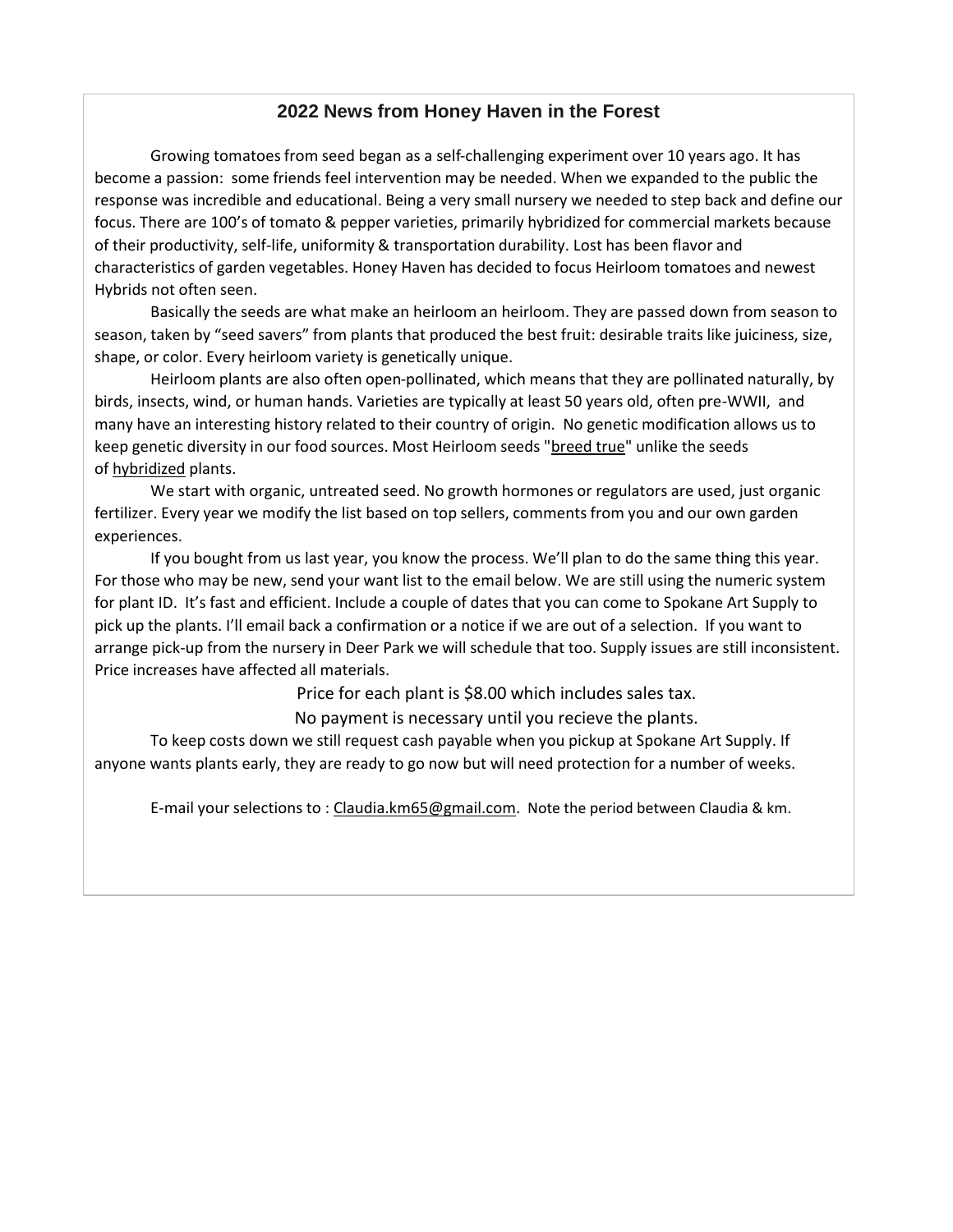|                  |                        | 2022 Pepper & Tomato List                                                                                                                                                                                                                                                                                                                                                                                                                                       |
|------------------|------------------------|-----------------------------------------------------------------------------------------------------------------------------------------------------------------------------------------------------------------------------------------------------------------------------------------------------------------------------------------------------------------------------------------------------------------------------------------------------------------|
|                  | <b>PEPPERS</b>         | \$8.00 per plant                                                                                                                                                                                                                                                                                                                                                                                                                                                |
| Plant ID Variety |                        |                                                                                                                                                                                                                                                                                                                                                                                                                                                                 |
| $\mathbf 1$      | Candy Cane             | This newcomer will stand out in gardens even as a young plant! Attractive mini bells grow up to 3<br>1/2" long by 2 1/2" wide and ripen from green with unique white stripes to chocolate with cherry<br>red stripes. Early-maturing fruits weigh approx. 3 1/2 to 4 1/2 oz, and have a sweet flavor with a<br>crisp texture - perfect for fresh eating at any stage of ripeness. Green fruits are ready for harvest in<br>55 to 60 days. Great for containers. |
| $\overline{2}$   | Chablis                | This early, easy-care variety thrives in full sun to produce blocky, 4" by 3" fruits on plants 18" to<br>24" tall. Popular for fresh salsa, salads, frying, stuffing, roasting and pickling. Weighty fruits are<br>supersweet, with thick walls that hold their shape and slice like a dream. High yields look picture-<br>perfect as they ripen from white to orange to brilliant red.                                                                         |
| 3                | N/A                    |                                                                                                                                                                                                                                                                                                                                                                                                                                                                 |
| 4                | <b>Crest Red</b>       | 50-60 Days. Red, medium-thick walled, Japanese conical type sweet peppers are 6 to 7" fruits, with<br>sweet taste. Semi-upright plants mature early and produce smooth, tapered, 4 ounce fruits. Good<br>leaf canopy protects fruit from sunscald.                                                                                                                                                                                                              |
| 5                | <b>Early Sunsation</b> | One of the earliest, biggest and brightest yellow bells ever! Very fine, extra-large, 4 1/2", smooth<br>fruits mature from green to bright golden-yellow, when they are at their sweetest.                                                                                                                                                                                                                                                                      |
| 6                | Habanada               | A new heatless habanero with an irresistible tropical flavor! Extremely productive plants produce<br>fruits that ripen from lime green to fluorescent orange and can be eaten at any stage. Excellent<br>sauteed, pickled, roasted or fresh.                                                                                                                                                                                                                    |
| $\overline{7}$   | <b>Orange Blaze</b>    | Not wimpish, but an intense, vivid orange that's both sweet and highly adaptable. Elongated fruits<br>are 2 to 3-lobed, 3 to 4-in. by 1 1/2-in., with a crunchy texture. 65 days to green maturity, 80 days<br>to orange.                                                                                                                                                                                                                                       |
| 8                | <b>Tawny Port</b>      | Beautiful, port wine colored fruits have an excellent, very sweet, flavor. Four lobed and very large,<br>4" by 5" bells are perfect for adding unique color to salads. Makes a beautiful stuffed pepper too!<br>Early and heavy yielding.                                                                                                                                                                                                                       |
| 9                | Ancho                  | Heart-shaped, full flavored peppers used fresh for chile rellenos or dried to grind into chili<br>powder. Thick-walled fruits with wrinkled skin ripen from green to red and are tapered to a blunt<br>point. 36-in. plants.                                                                                                                                                                                                                                    |
| 10               | Anaheim                | This mammoth roasting pepper originated from a line of chili peppers developed in the 1910s in<br>New Mexico. This is a more mild version between 500-2,500 Scovilles units, for frying and roasting.                                                                                                                                                                                                                                                           |
| 11               | Carranza               | A relatively mild pepper with 1000 to 2000 scoville units is versatile. in its uses. Eat fresh, dry to<br>create ancho peppers, crush them into spice, freeze them, or can them. A beautiful green colored<br>pepper is heat tolerant with excellent behavior. Heart shaped body that turns from green to a dark<br>red-brown when at its mature peak.                                                                                                          |
| 12               | Early Jalapeno         | Time tested, open-pollinated version of Mucho Nacho, but even earlier and better in cool<br>conditions. Deep-green, sausage-shaped, 3 1/2-in. by 1 1/2-in. fruits ripen to red on compact<br>plants.                                                                                                                                                                                                                                                            |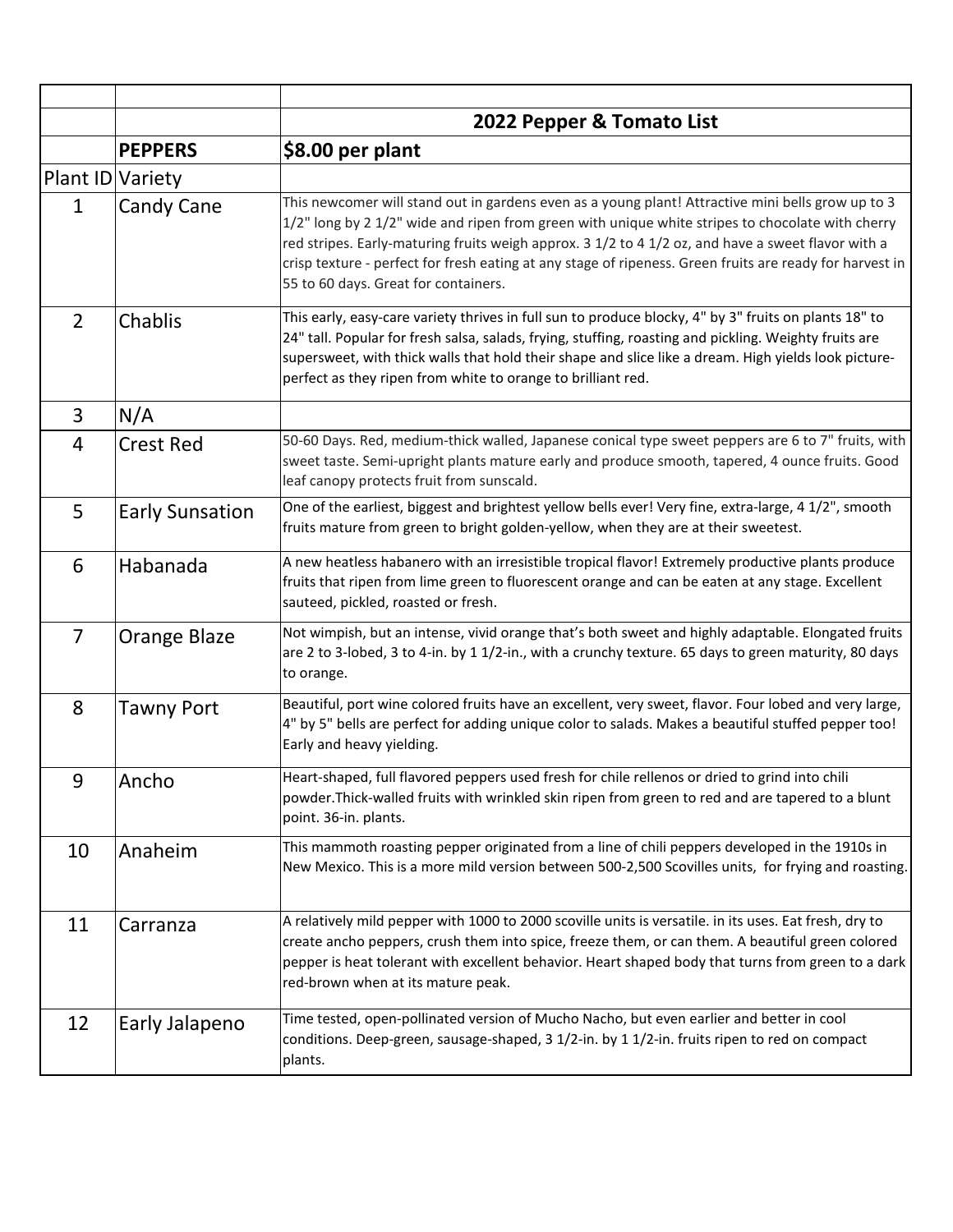| 13 | <b>Mexican Sunset</b>         | A hybrid version of the 'Hungarian Wax Hot Banana' that's earlier, more ornamental, more<br>compact and hotter at about 10,000 Scoville heat units. Fruits with conical thick walls measure 6 to<br>7-in. in length and start lime green, next light yellow, then orange and finally bright red - all colors<br>on the same plant at the same time! Can be eaten at any stage. Compact, 18 to 22-in. plants are<br>ideal for traditional gardens or for patio containers. Great versatility, whether used fresh, stuffed,<br>baked, grilled or pickled. |
|----|-------------------------------|---------------------------------------------------------------------------------------------------------------------------------------------------------------------------------------------------------------------------------------------------------------------------------------------------------------------------------------------------------------------------------------------------------------------------------------------------------------------------------------------------------------------------------------------------------|
| 14 | Orange<br>Pepperoncini        | Pepperoncini is one of the oldest Italian pepper varieties, and still popular. This orange hybrid<br>variety is 31/ <sub>2</sub> " long, with low-to-medium heat. Small, bushy plants yield a big harvest of yellow<br>fruits that turn orange as the flavor intensifies. Excellent when pickled, sliced on pizza, or eaten<br>fresh in salads or sandwiches.                                                                                                                                                                                           |
| 15 | Serrano                       | Quite hot - readily warms up sauces, salsas, pickles and hot pepper vinegar. Medium-walled, slim,<br>club-shaped, 2-in. by 1/2-in. fruits mature green to red on 30-in. plants.                                                                                                                                                                                                                                                                                                                                                                         |
| 16 | <b>Trident</b>                | A hybrid ancho or poblano type, extra-large (6 in. by 3 in.) and performs even better under cool<br>conditions! Vigorous producer of smooth, dark green, glossy, two-lobed fruits that taper slightly to<br>a flat point. Medium heat measuring only 250 to 1,500 Scoville units. Ideal for stuffing into chiles<br>rellenos or for frying.                                                                                                                                                                                                             |
|    |                               |                                                                                                                                                                                                                                                                                                                                                                                                                                                                                                                                                         |
|    | <b>Tomatoes</b>               | \$8.00 per plant                                                                                                                                                                                                                                                                                                                                                                                                                                                                                                                                        |
|    | Plant ID Cherry Type          |                                                                                                                                                                                                                                                                                                                                                                                                                                                                                                                                                         |
| 30 | <b>Black Cherry</b>           | The only truly black cherry tomato. Indeterminate, regular-leaf, vigorous tomato plants yield<br>abundant crops in huge clusters of 1", round, deep purple, mahogany-brown cherry tomatoes.<br>Fruits have a sweet, rich, complex, full tomato flavor. Indeterminate,, heirloom.                                                                                                                                                                                                                                                                        |
| 31 | n/a                           |                                                                                                                                                                                                                                                                                                                                                                                                                                                                                                                                                         |
| 32 | <b>Fruit Punch</b>            | These big, sprawling plants yield prolific crops of 1 oz., round, pink, thin-skinned fruit that<br>"achieves a new level of sugar-sweetness and a tangy 'true tomato' taste." Super fruity sweet.<br>Surprisingly crack resistant, even in heavy rains, considering the delicate thin skin.                                                                                                                                                                                                                                                             |
| 33 | n/a                           |                                                                                                                                                                                                                                                                                                                                                                                                                                                                                                                                                         |
| 34 | Gardeners<br>Delight          | (AKA Sugar Lump) Heirloom from Germany. Indeterminate, regular leaf plants produce 3/4 to 1-<br>1/2 inch red cherry tomatoes borne in clusters of 6-12, loaded with sugary sweetness.<br>Indeterminate, heirloom                                                                                                                                                                                                                                                                                                                                        |
| 35 | n/a                           |                                                                                                                                                                                                                                                                                                                                                                                                                                                                                                                                                         |
| 36 | n/a                           |                                                                                                                                                                                                                                                                                                                                                                                                                                                                                                                                                         |
| 37 | <b>Pink Bumblebee</b>         | 60-70 days. A stunning cherry tomato. The fruit has a bright, sweet flavor, and the color is vibrant<br>fire-engine-red with golden orange striping. Vigorous vines yield crack resistant fruit over a very<br>long season. Tolerates cool nighttime temps and hot days. Salad will never be the same!<br>Indeterminate, heirloom                                                                                                                                                                                                                       |
| 38 | Rosella                       | Determinate, dwarf (tree-type) plant with regular rugose foliage produce good crops of 4-13 oz.,<br>pink beefsteak tomatoes with very delicious, well-balanced flavors.                                                                                                                                                                                                                                                                                                                                                                                 |
| 39 | n/a                           |                                                                                                                                                                                                                                                                                                                                                                                                                                                                                                                                                         |
| 40 | Sunchocola                    | A gorgeous chocolate colored, cherry tomato with lots of smoky, sweet flavor, juiciey texture and<br>low acid. Productive, dark green, indeterminate plants produce clusters of 8-12 fruits measuring 1"<br>wide x 1/5" long and weighing slightly more than an ounce. Hybrid                                                                                                                                                                                                                                                                           |
| 41 | <b>Sweet Orange</b><br>Cherry | Huge crops of 1" orange, round cherries. One of the best tasting, most prolific cherry tomatoes.<br>Very, very flavorful and crack resistant. Indeterminate, heirloom.                                                                                                                                                                                                                                                                                                                                                                                  |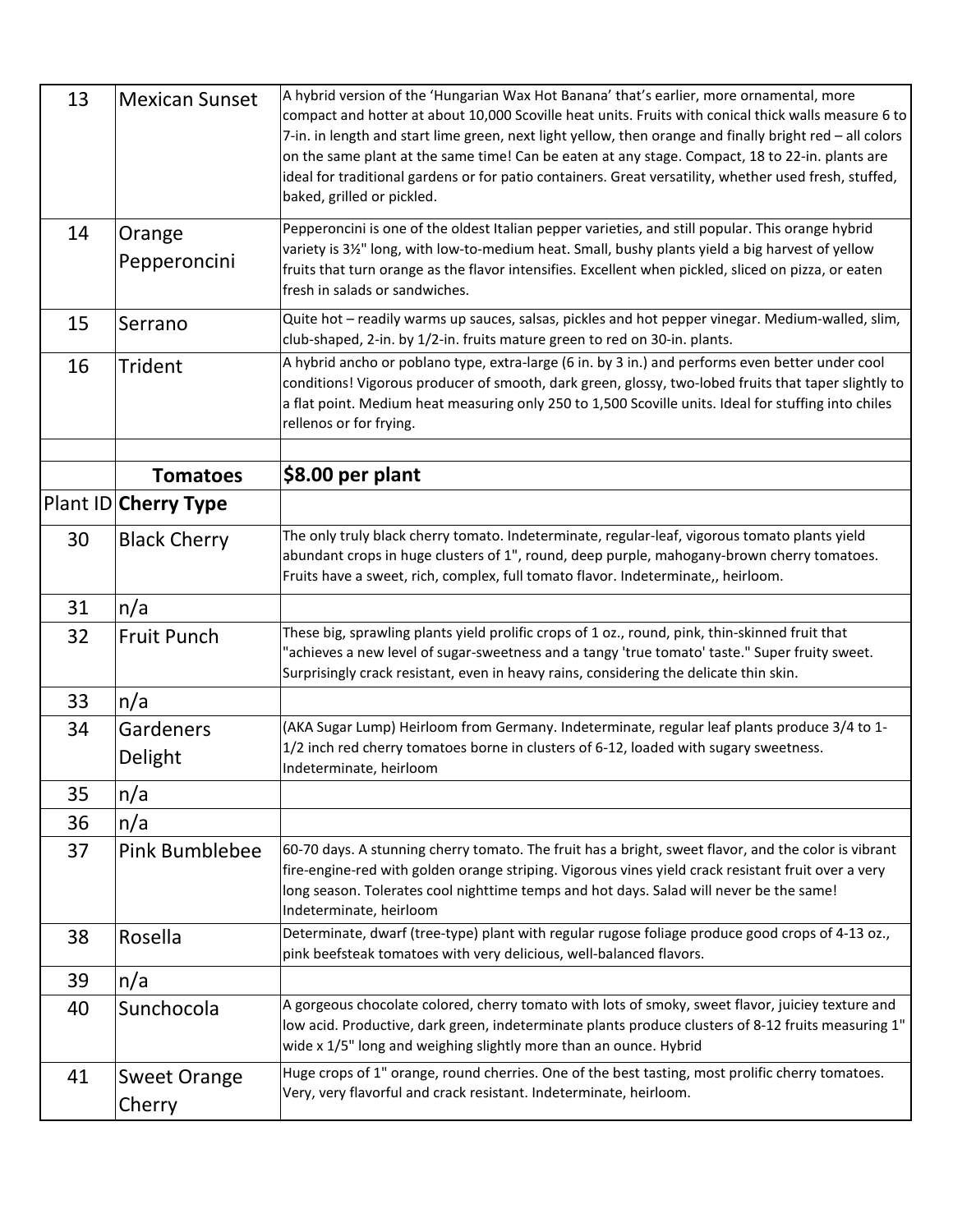| 42 | <b>Sweet Treats</b>    | This pink cherry tomato combines the flavor of pink tomatoes with the size of a cherry tomato<br>providing a uniquely balanced flavor of sweetness and acidity. Good aroma and great texture with<br>a deep rich matte finish on the outside. A perfect snack item, as well as a delicious addition in<br>salads and in cooking. Uniform and crack-free, 1 oz. fruits with a Brix of 8 to 9 grow in clusters of<br>12 to 15 fruits per truss. Hybrid                                                               |
|----|------------------------|--------------------------------------------------------------------------------------------------------------------------------------------------------------------------------------------------------------------------------------------------------------------------------------------------------------------------------------------------------------------------------------------------------------------------------------------------------------------------------------------------------------------|
|    | <b>Larger Tomatoes</b> |                                                                                                                                                                                                                                                                                                                                                                                                                                                                                                                    |
| 44 | <b>Buckabee</b>        | A 1930's catalog states, "The largest fruited, the smoothest, the finest in quality of all early scarlet<br>tomatoes." Good yields of great tasting 4-6 oz., red, round fruit. A great cooler, short season<br>variety. Indeterminate, heirloom.                                                                                                                                                                                                                                                                   |
| 45 | <b>Bush Beef</b>       | A wonderful, compact and prolific, short, bushy, determinate plant that grows to 3 feet, yields<br>huge amounts of very early producing 8-10 oz. beefsteak tomatoes in clusters. A very popular<br>variety for shorter growing regions. Determinate, heirloom.                                                                                                                                                                                                                                                     |
| 46 | Fireworks              | The largest of the super-early, red tomato varieties. Indeterminate, regular leaf plants produce an<br>abundance of 2-3 inch, 8-10 oz., meaty, oblate tomatoes with pointed end. Great flavor. Heirloom                                                                                                                                                                                                                                                                                                            |
| 47 | Manitoba               | Great determinate variety for northern areas. Bright red, 6 oz., slightly flattened fruits. Perfect for<br>small gardens and containers. Heirloom                                                                                                                                                                                                                                                                                                                                                                  |
| 48 | Optimus                | Huge crops of 6-10 oz, red, round meaty fruits with wonderful slightly tart flavors. A historical<br>marker on the highway in Stone County Arkansas way up in the Ozarks that gives the history of the<br>community of Optimus which was named after this tomato. Determinate, heirloom.                                                                                                                                                                                                                           |
| 49 | Siletz                 | Determinate, stocky, plants produce plentiful crops of 10 oz., deep red, full-flavored slicing<br>tomatoes. Does very well in cooler climates. Suitable for smaller gardens & containers.                                                                                                                                                                                                                                                                                                                          |
| 50 | Sophie                 | Strong disease resistant short determinate (24") produces an abundance of 8 to 10 oz. globes. fruit<br>is a red-orange outside and deep red inside. Suitable for smaller gardens & containers. Heirloom                                                                                                                                                                                                                                                                                                            |
| 51 | <b>Stupice</b>         | Indeterminate, compact, potato leaf plants produce an abundance of very sweet, tangy, flavorful<br>2 to 3-inch, deep red tomatoes. Wonderful sweet/acid, tomatoey flavor. Heirloom.                                                                                                                                                                                                                                                                                                                                |
| 52 | Taxi                   | Early, lemon-yellow tomato. A compact, bushy, determinate, regular-leaf tomato plant that yields<br>4-6 ounce, meaty, uniformly-round, delicious, bright-yellow tomatoes that are very sweet (almost<br>seem acid-free). Heirloom                                                                                                                                                                                                                                                                                  |
| 53 | <b>Box Car Willie</b>  | These vigorous tomato plants yield abundant crops of 10 to 16-ounce, smooth, bright-orange/red<br>slicer tomatoes with distinctly delicious well-balanced, rich, sweet that have sufficient acid to push<br>the flavors forward and guarantee this variety as a good choice for a canning tomato, sauce<br>tomato or salad tomato or perfect for tomato juice. A good all season tomato that produces well<br>until frost. Good resistance to disease and cracking. Indeterminate, heirloom.                       |
| 54 | <b>Beauty</b>          | Medium sized, highly productive, leafy plant producing a huge amount of 14 oz., fruits with big<br>juicy, very sweet but well balanced with that perfect amount of acid for full, complex tomatoey<br>flavors. Intermediate, heirloom                                                                                                                                                                                                                                                                              |
| 55 | <b>Beef Steak</b>      | An old-time favorite, popular for many years due to it's excellent productivity and wonderful taste.<br>Seeds produce lush, thick, indeterminate, regular-leaf, tomato plants that yield from vigorous<br>vines, 4 to 5-inch, slightly ribbed, bright-red tomatoes that have spectacularly delicious, sweet<br>flavors. This tomato's excellent taste and meaty flesh make it an ideal tomato for eating fresh or<br>cooking, for slicing into sandwiches, using in salads or for canning! Indeterminate, heirloom |
| 56 | <b>Big Orange</b>      | Very productive plant producing 1 lb., big, round, orange, beefsteak tomatoes with skin that peels<br>like an orange. Excellent sweet flavors, low acidity. Indeterminate, heirloom                                                                                                                                                                                                                                                                                                                                |